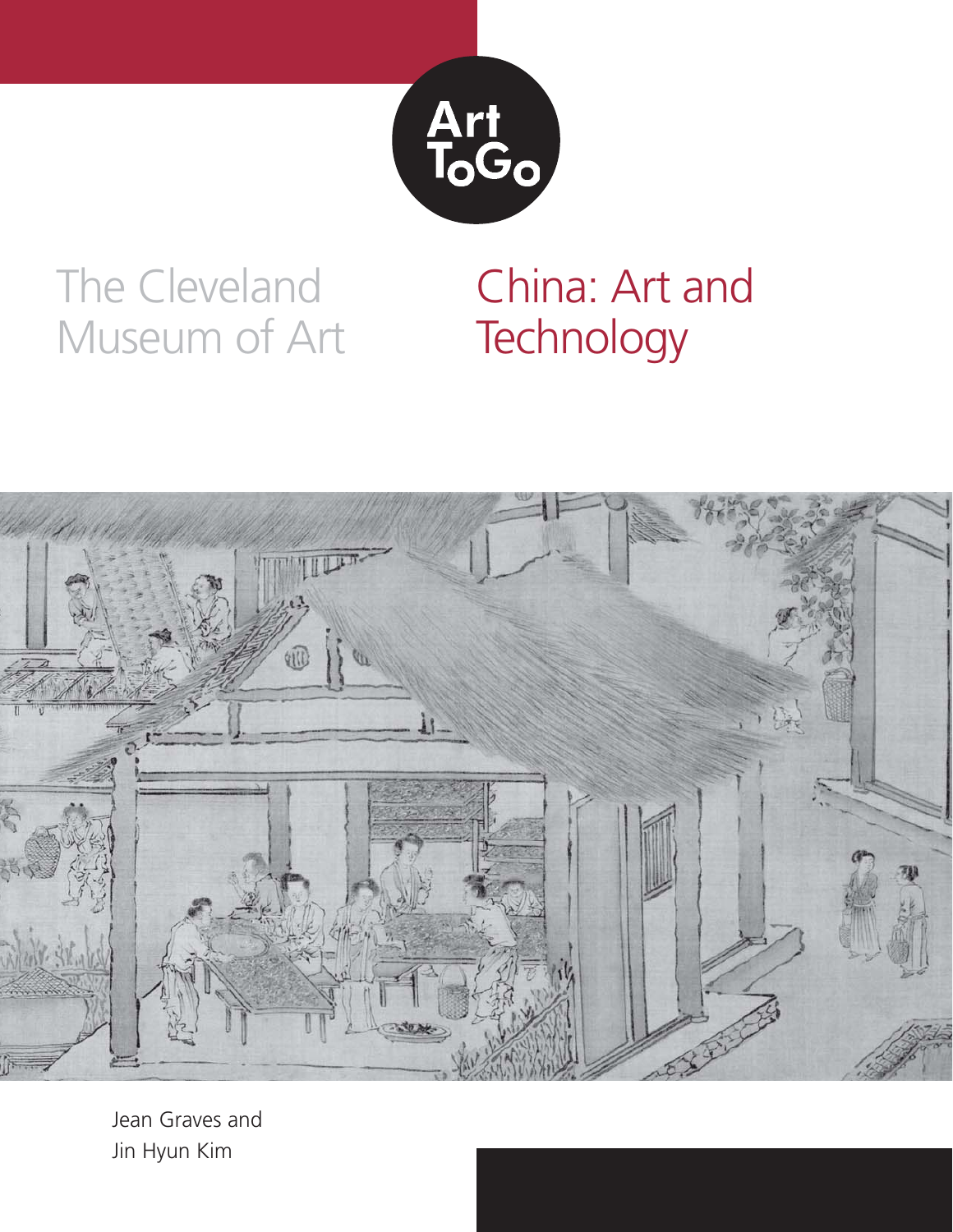### **Contents**

- 3 The Presentation
	- **Technology**
	- Resources
	- **Trade**
	- Religion
	- Chinese Women
- 8 Questions and Answers
- 10 Timeline
- 14 Lesson Plan
- 15 Vocabulary
- 16 "Webbing" China
- 17 Map
- 18 Suggestions for Further Reading and Web Sites
- 19 List of Objects

Copyright 2004 by the Cleveland Museum of Art

Written by Jean Graves and Jin Hyun Kim.

Reproduction is permitted for educational purposes only.

Cover: Detail from *Sericulture,* handscroll, ink and color on silk, attributed to Liang Kai, Southern Song Dynasty (1127–1279). John L. Severance Collection CMA 1977.5

Our thanks to Carol Godes for editing this text.

www.clevelandart.org We invite teachers and students alike to visit the Cleveland Museum of Art in person. We also encourage teachers and students to visit the museum's Web site for information about the museum's permanent collection and educational programs.

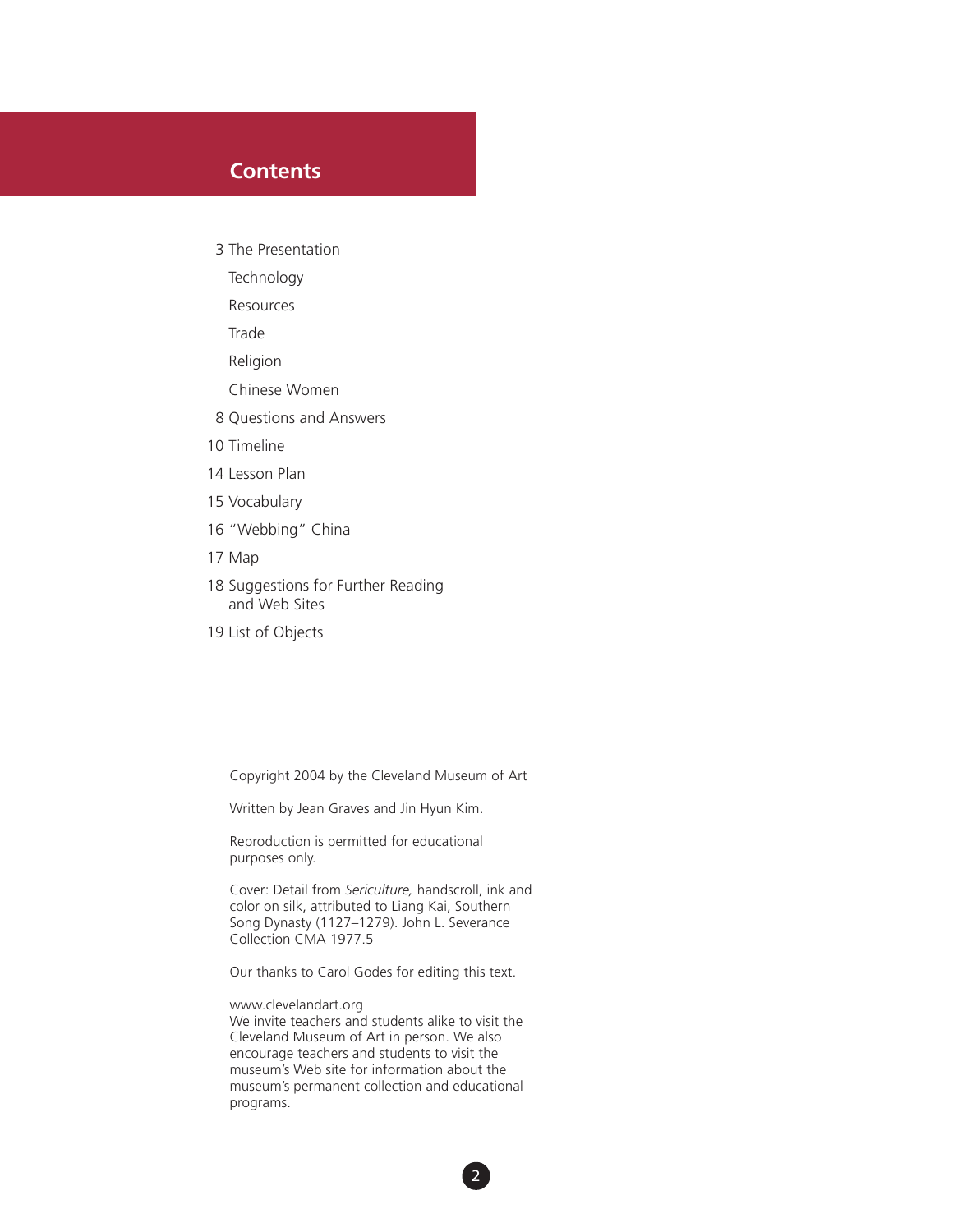### **Introduction**

This Teacher Packet will prepare you for a visit from the Art To Go team of the Cleveland Museum of Art. It will help familiarize you with the topic you requested, *China: Art and Technology.* Photographs and descriptions of the presentation objects are included.

We hope that the presentation will not be an isolated event for your students, but rather integrated into their course of study. In keeping with this idea, the *China* program is designed to fulfill some of the latest Ohio Academic Content Standards for Social Studies. It is particularly suited to meet the needs of students grade six and above.

We strongly encourage you to bring your students to the museum to view related objects within our permanent collection. The "Journey to Asia" school tour is available free of charge. To request a registration form, call 216–707–2462.

### **The Presentation**

### **Technology**

From transistors to semiconductors, China is a major force in the production of technological goods. Most of these items were invented in other places, and manufactured cheaply in the People's Republic.

China was not always a follower in the development of technology. As late as the 17th century, China was a leader, influencing its Asian neighbors and even those on other continents. Europe can thank China for wood-pulp paper and paper money, for fireworks and gunpowder, for the umbrella and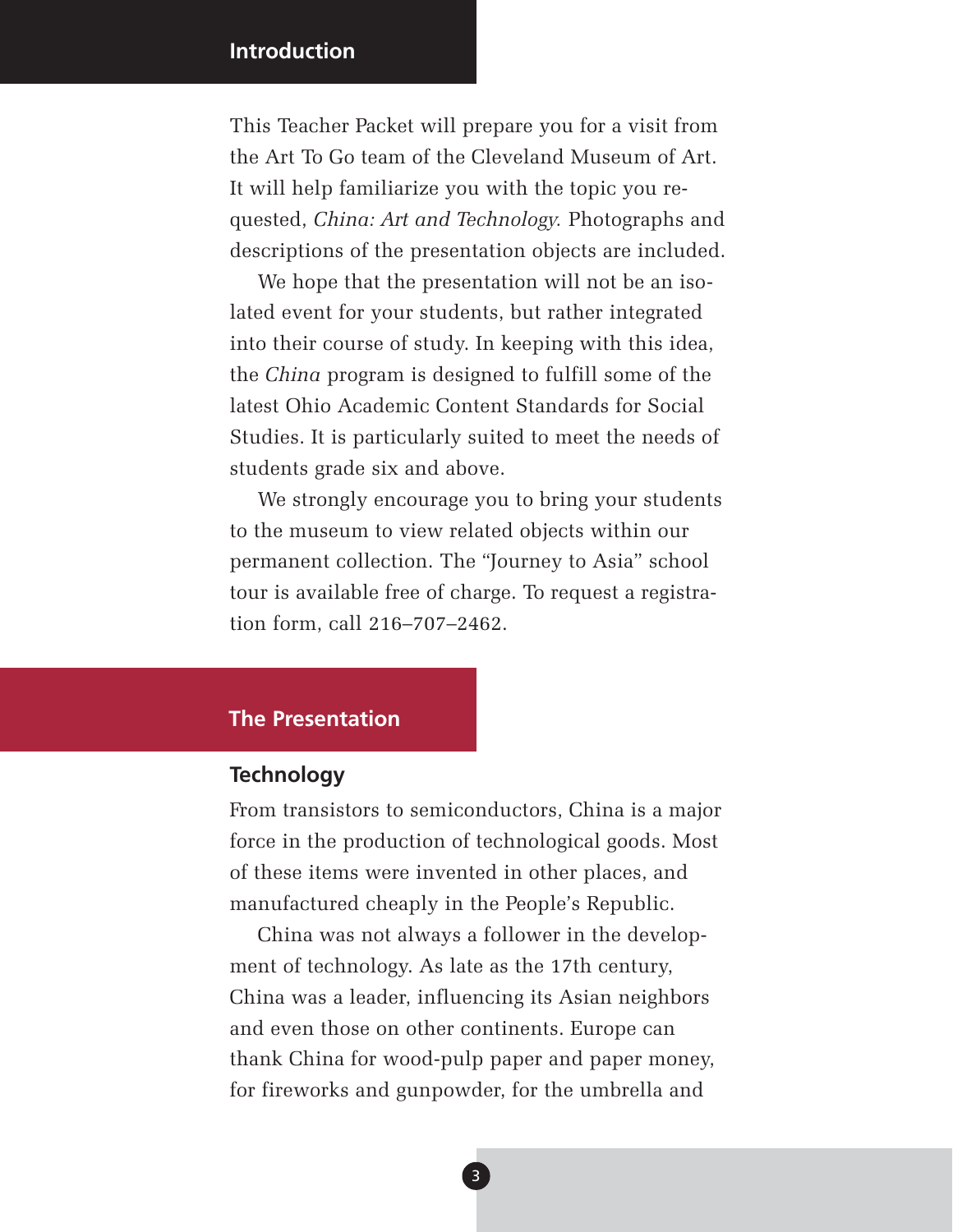for noodles, among other things. This Art To Go lesson showcases traditional Chinese technology with a focus on the manufacture of silk, ceramics, and bronze.

### **Silk**

According to archaeologists, silk has been harvested in China since 3,000 BC or even earlier. The Chinese were the first to intuit that the cocoon of the silkworm (*bombyx mori*) could yield a filament for thread. They also discovered the secret of silkworm cultivation: silkworms will eat only mulberry leaves. Students will learn about the process of **sericulture** from the silkworm egg to the precious fabric.

### **Ceramics**

The Chinese began producing unglazed pottery about 7500 BC. While the Japanese were probably the first to discover the process of firing clay, the Chinese excelled at creating a variety of fine wares. Celadons (stonewares with a greenish or bluish-gray glaze) emerged in the Tang Dynasty (618–907 AD).

**Porcelain** is perhaps the most significant Chinese innovation in ceramics. While the formula may have been known earlier, manufacture began in earnest during the Tang. It was perfected during the Ming Dynasty (1368–1644) when "blue and white" wares became especially popular.

#### **Bronze**

The Chinese were not the first to develop this alloy of copper and tin; that distinction probably belongs to the Egyptians, the Mesopotamians, or the residents of the Indus Valley. However, the early

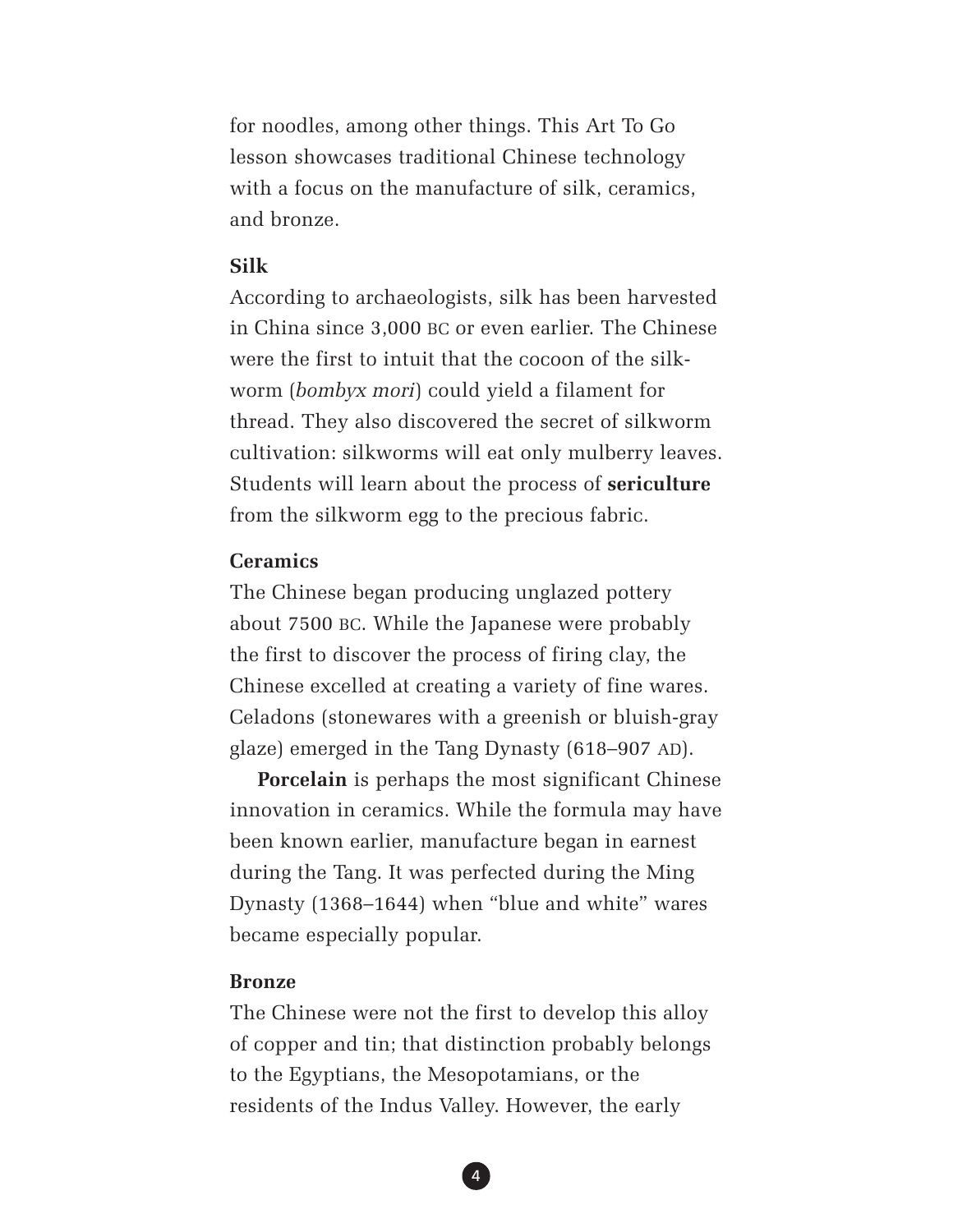Chinese produced bronze items of very high quality. We will describe the lost-wax casting process practiced in the Tang Dynasty, and consider why bronze was such a valuable material.

#### **Resources**

Why has China held an advantage in manufacture for such a long time? One reason is the availability of a variety of natural resources within its vast territories. Add to this immense numbers of people to harness in production, who were highly organized and regimented from an early date. Top it off with a government that has long seen the wisdom of carefully controlling the flow of imports and exports to maximize the nation's prosperity.

The Ohio State Standards specify that sixth graders should understand how availability of resources affects the production of goods in different world regions. During our presentation, students will learn how Chinese manufacturers were the first to discover the "recipe" for porcelain and how they achieved a monopoly by keeping the formula secret for hundreds of years. When the European vogue for porcelain took off in the 18th century, Chinese manufacturers encouraged consumption by producing specialized dishes for specific foods. This custard cup was made by Chinese craftsmen to hold a distinctly European dessert.

Custard Cup with Middleton Arms. Porcelain, ca. 1790. 1961.190

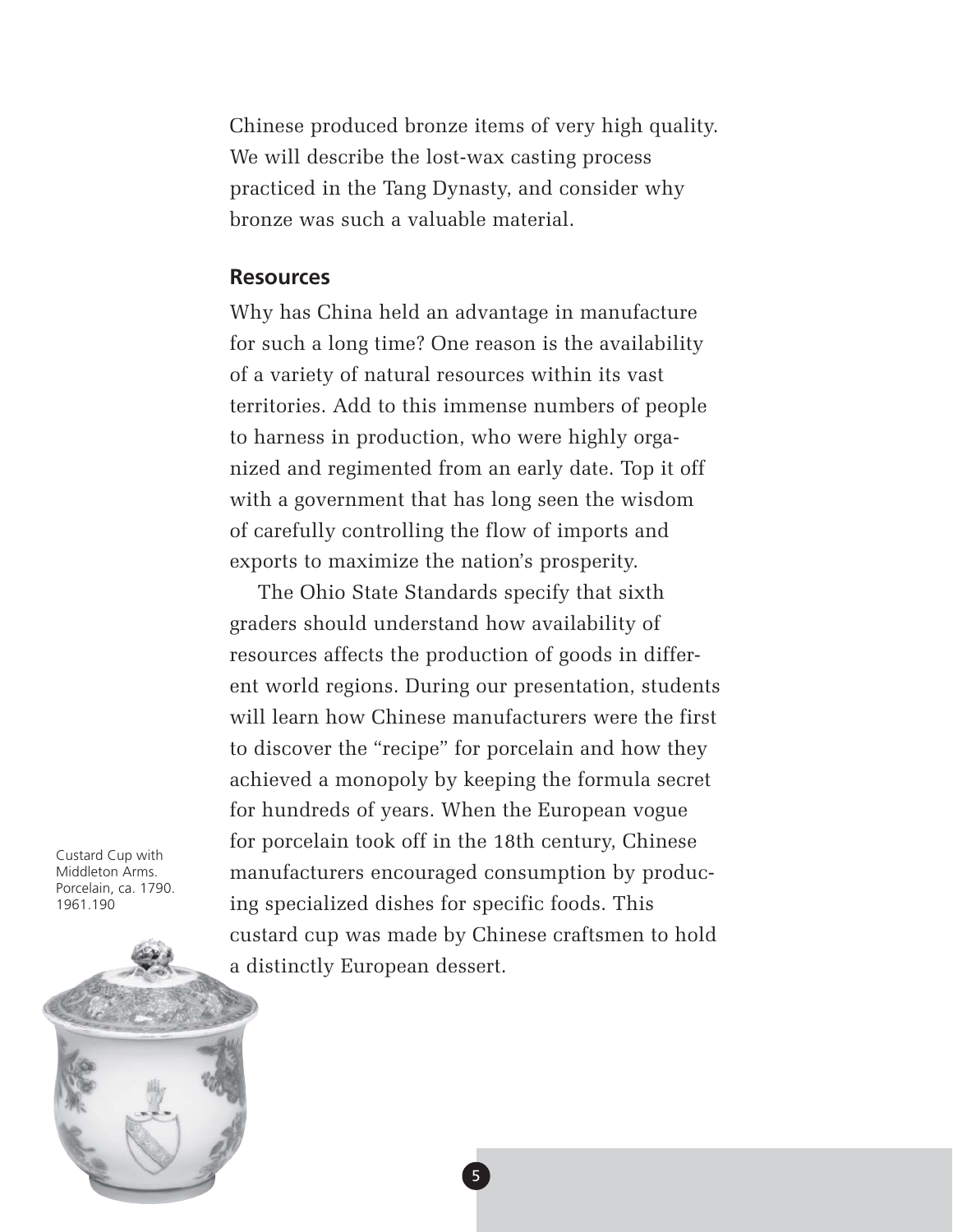

Lion and Grape Mirror. Bronze, T'ang Dynasty (618–907 AD). 1915.632

### **Trade**

In seventh grade, students focus on civilizations around the world during the Middle Ages and the Renaissance, and the ways in which these cultures interacted. The State Standards designate trade along the **Silk Road** as a particularly important phenomenon. The *China* presentation is an opportunity to look at examples of silk and to discuss the controlled production and sale of this precious commodity.

We also demonstrate how the Silk Road brought outside influences into Chinese culture. A bronze mirror of the Tang Dynasty (618–907) illustrates the popularity of foreign motifs in this early period. It is decorated with motifs of lions and grapes, both of which were imported to China as exotic luxuries.

China continued as the source of international fashion trends in later dynasties, introducing shadow plays to Indonesia and the English to tea. The Chinese also remained discerning patrons of popular products from beyond their borders. A fine glass container for foreign tobacco, made in the early 20th century, proves that a fascination with other civilizations is a continuing thread in the development of Chinese culture.

### **Religion**

The *China* presentation concentrates on the production and trade of material goods, but we also want to place these products in their proper cultural context.

One of the State Benchmarks for grade six is the study and comparison of world religions. The lesson



Snuff Bottle. Reversepainted glass, ivory, quartz, 20th century. 1941.416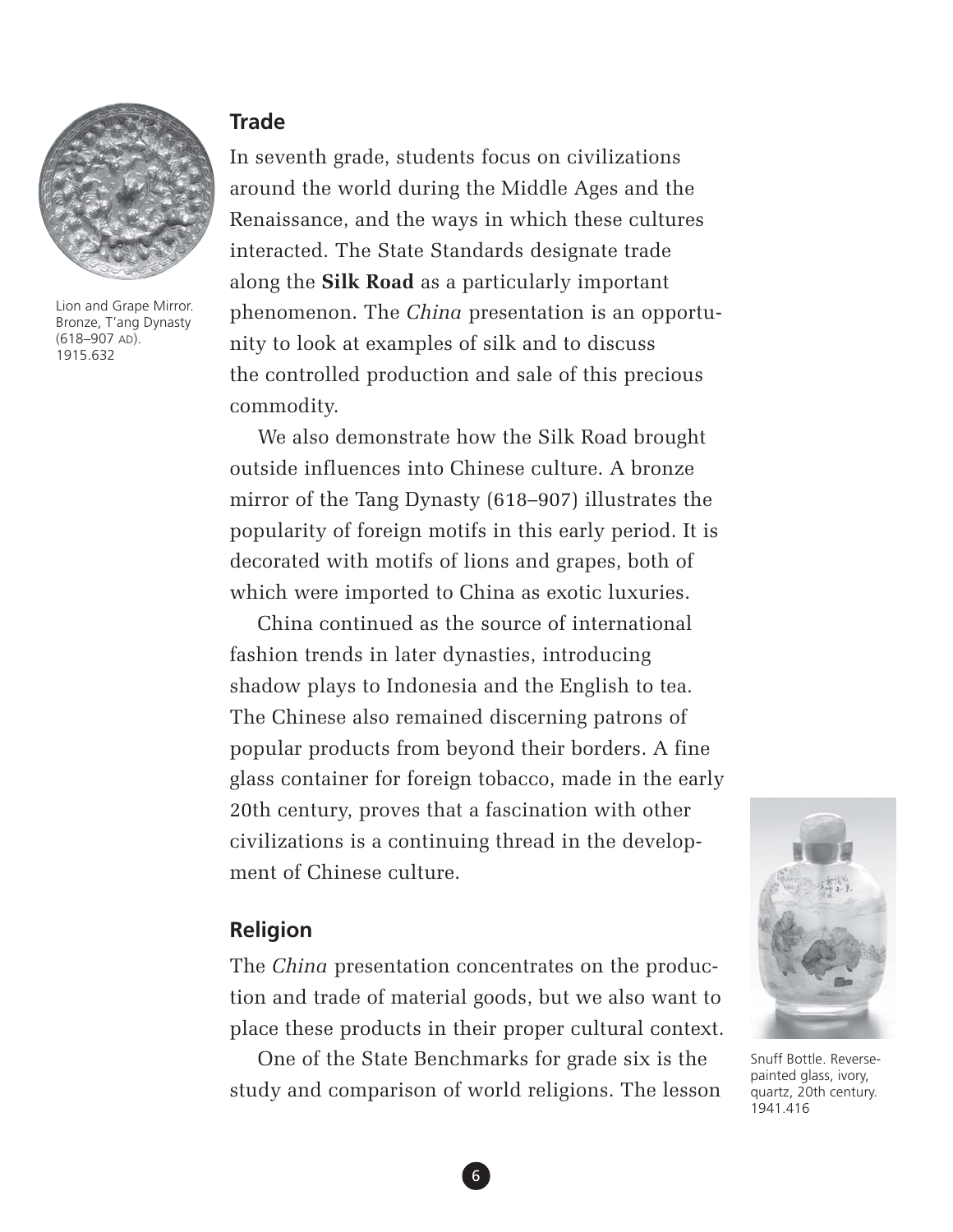

Pu Tai. Turquoise matrix, 20th century. 1940.1054

incorporates a discussion of **Buddhism**, using a **turquoise** figurine as a prompt. Students will be encouraged to consider ways in which the image of the laughing monk conforms to or contradicts their expectations about Buddhism.

The practice of **ancestor worship** dates to China's prehistoric roots, and remains a vital tradition to this day. Objects such as the ceramic pillow in our suitcase were often placed in graves as offerings to the deceased. The headrest is ornamented with auspicious designs of flowers and beasts to keep the soul of the deceased safe and content.



Pillow. Stoneware, Northern Sung Dynasty (960–1127 AD). 1964.431



Pair of Padded Cuffs. Silk satin, cotton, late 19th century. TR 3718/ 34–35

### **Chinese Women**

The *China* presentation also provides some perspective on the lives of Chinese women. Historically, women of the privileged classes were almost entirely restricted to their homes—a limitation reinforced by the practice of foot binding. Embroidering in silk was one way for women to pass the time. They embellished their tiny shoes and leggings with delicate patterns. Our yellow silk leggings bear designs of peonies and butterflies, symbols of a happy marriage.

Wealthy women rarely attended plays or other entertainments. If they were lucky, they might be able to watch shadow plays put on for them in their own homes. Shadow plays reproduced dramas and romances in miniature. The puppets' jointed limbs allowed them to convincingly enact the affecting stories. This tradition is represented here by a pair of colorful shadow puppets cut from translucent leather.

Shadow Puppet. Dyed leather, reeds, metal, early 20th century. 1932.250, 1947.243

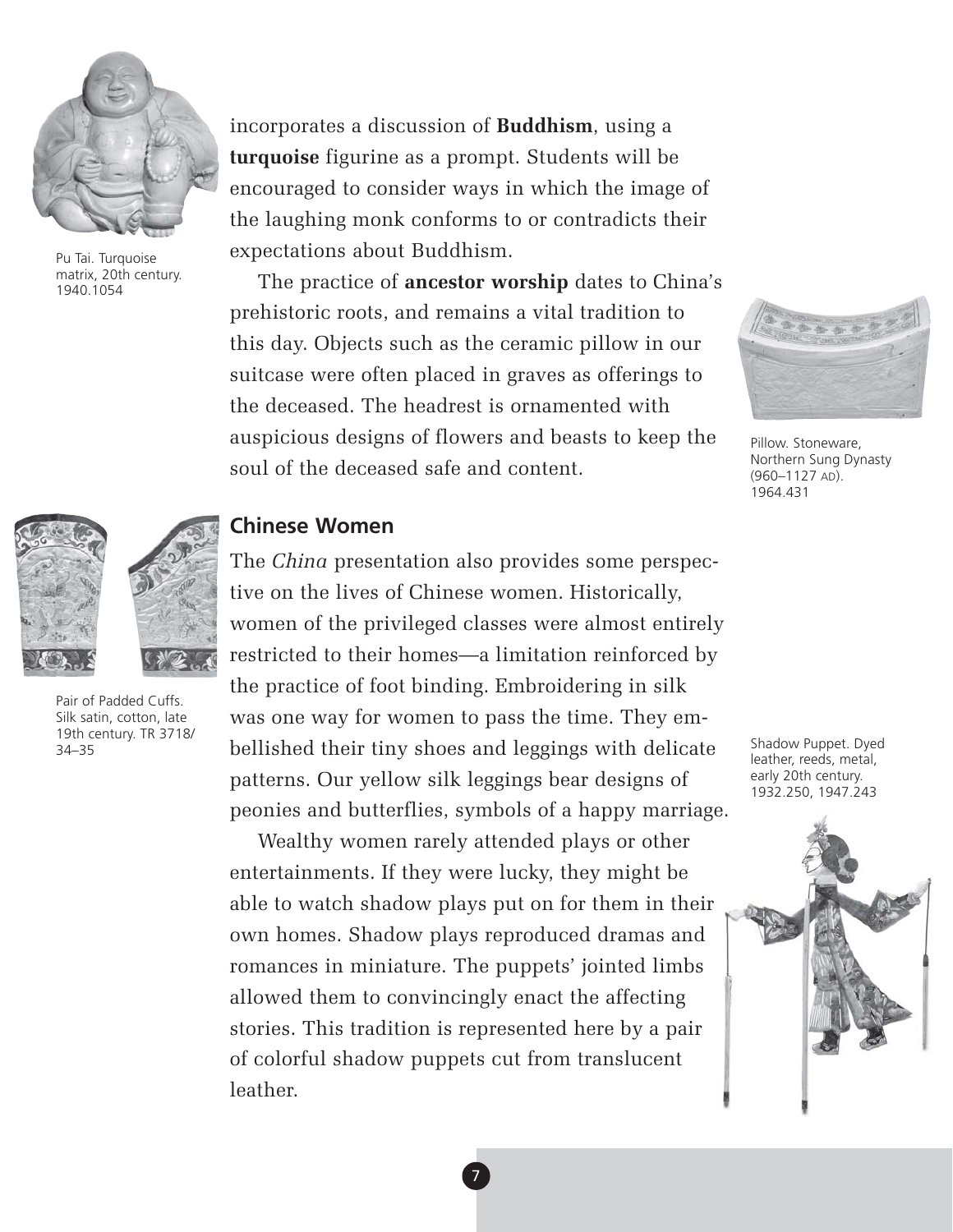### **Why were 18th-century Europeans so crazy about porcelain?**

The porcelain craze was actually a byproduct of the China trade. Europeans really wanted spices and tea, but carrying these perishables on a ship was risky business. If the ship sprung a leak, it could ruin the entire cargo. Clever traders packed the vulnerable areas of their holds with porcelain, knowing that it would not rot and would help to protect their prize goods.

While porcelain was not the major focus of the trade, it became very popular in Europe and America. Westerners did not know how to produce such a fine white ceramic, and they were fascinated with the exotic blue designs that graced the dishes. Because porcelain came from so far away, and because so much of it broke in transit, it was considered a rare and desirable possession.

## **Why were the 17th-century Chinese so crazy about snuff?**

**Snuff** (powdered tobacco) is not very popular any more, but it used to be quite chic in China. Tobacco was imported from the New World, making it valuable. Most Chinese people also believed that tobacco could cure colds and stomach upsets.

Snuff was kept in small bottles that could be tucked away in a sleeve. Craftsmen strove to create snuff bottles that were attractive and original. They were sometimes fashioned from precious minerals and carved with elaborate details. Our example is only made of glass, but enriched by charming scenes ingeniously painted on the inside of the bottle.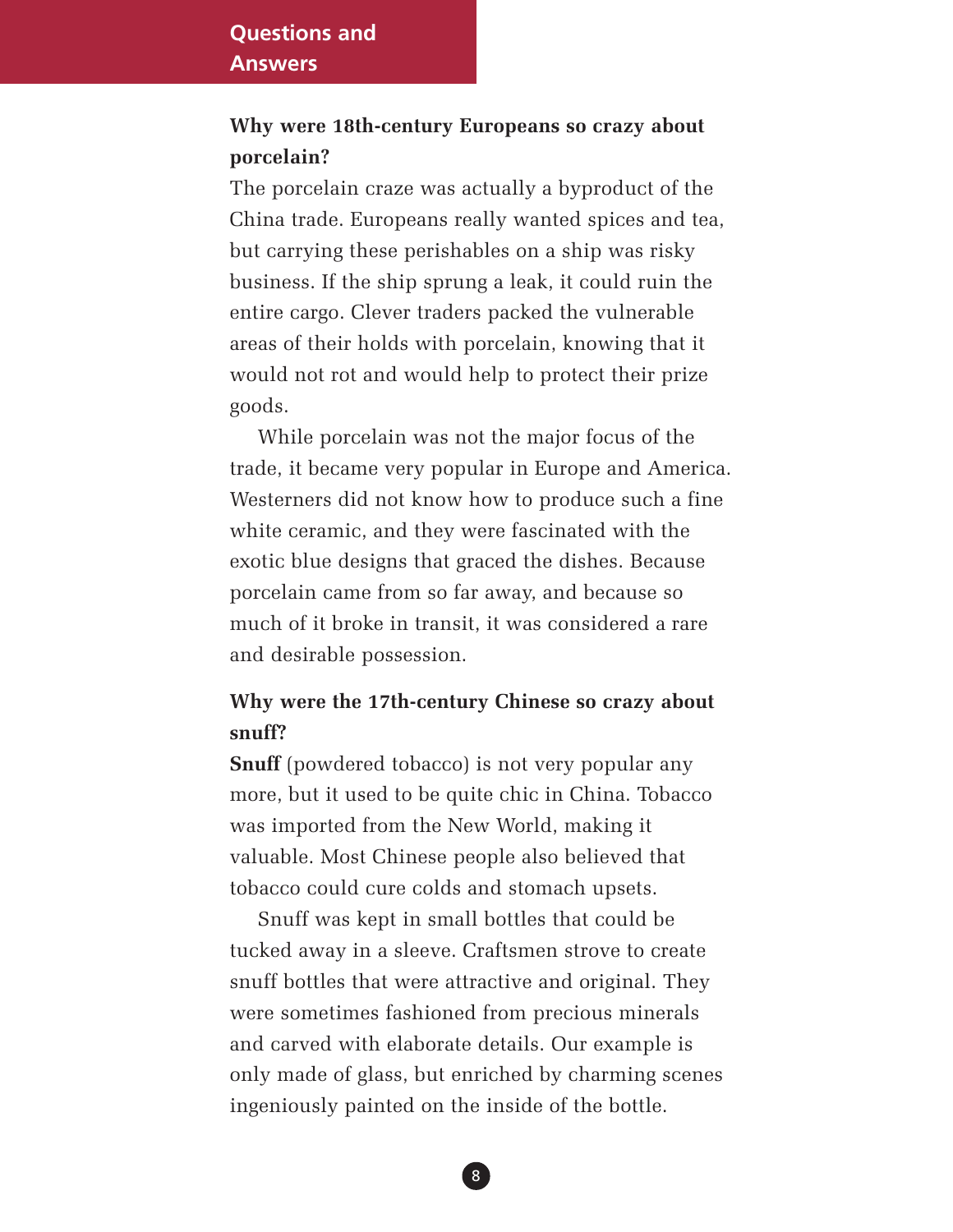The Ming emperors often bestowed snuff bottles as precious gifts for loyal service. Important officials could amass large collections of bottles. In the 20th century, many Westerners also began collecting Chinese snuff bottles.



Pu Tai. Turquoise matrix, 20th century. 1940.1054

#### **Who is the "Laughing Buddha?"**

The Laughing Buddha is Pu Tai, a jolly Buddhist monk who lived long ago. Pu Tai carried all of his belongings in a big cloth sack, and was known for his infectious good humor and appeal to children.

Although Buddhism was founded in India (ca. 6th century BC), the philosophy spread throughout Asia over a period of centuries. Each country adapted Buddhism to its local beliefs and needs. One essential doctrine of Buddhism argues that souls can be reborn (or *reincarnated*) in different bodies. Many Chinese Buddhists believe that the Chinese monk Pu Tai was an incarnation of Buddha.

#### **What is ancestor worship?**

Ancestor worship is based on the belief that human spirits live on after the death of the body, remain active in the affairs of their descendants, and can be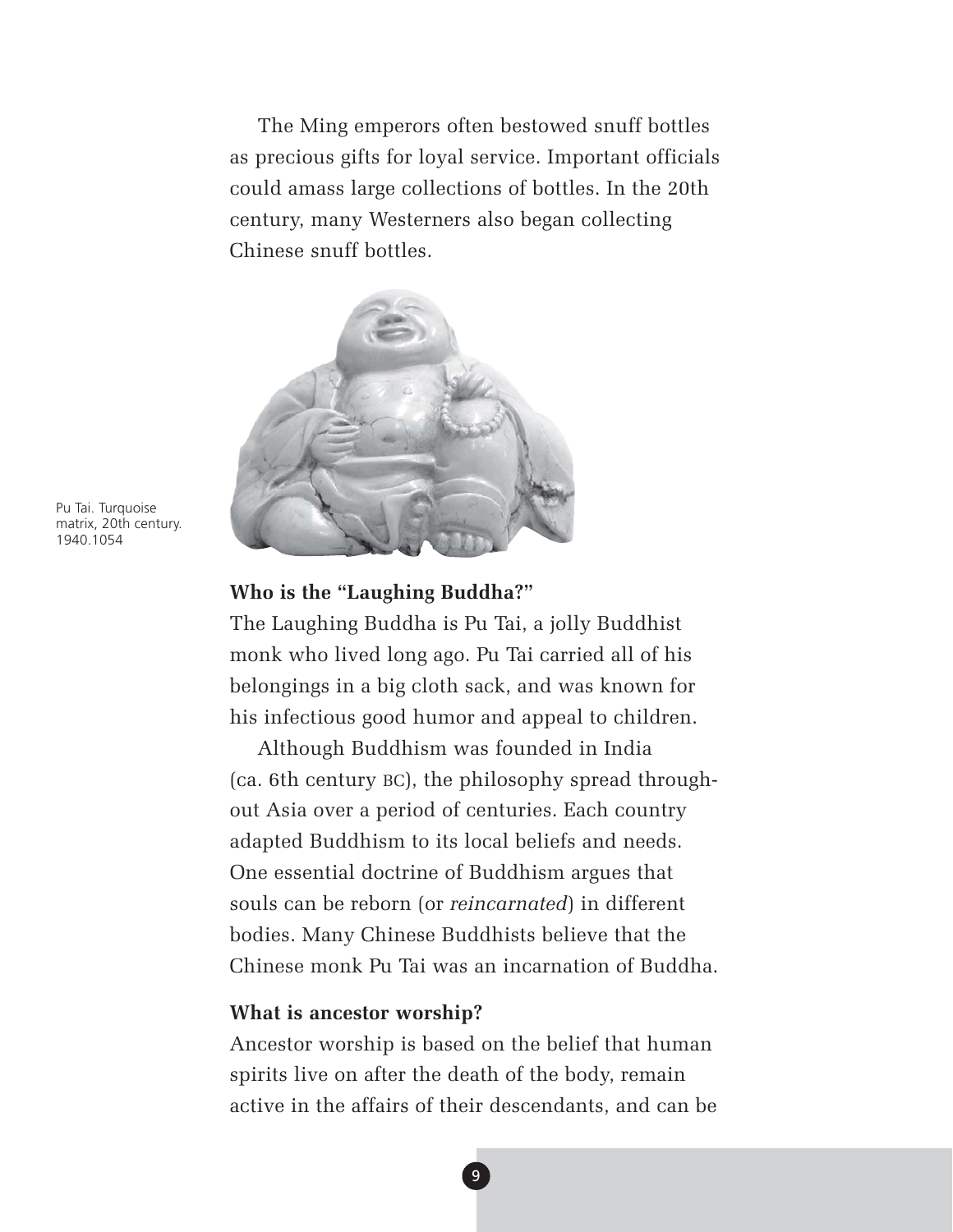### Periods and Dynasties





Let's Discover Egypt



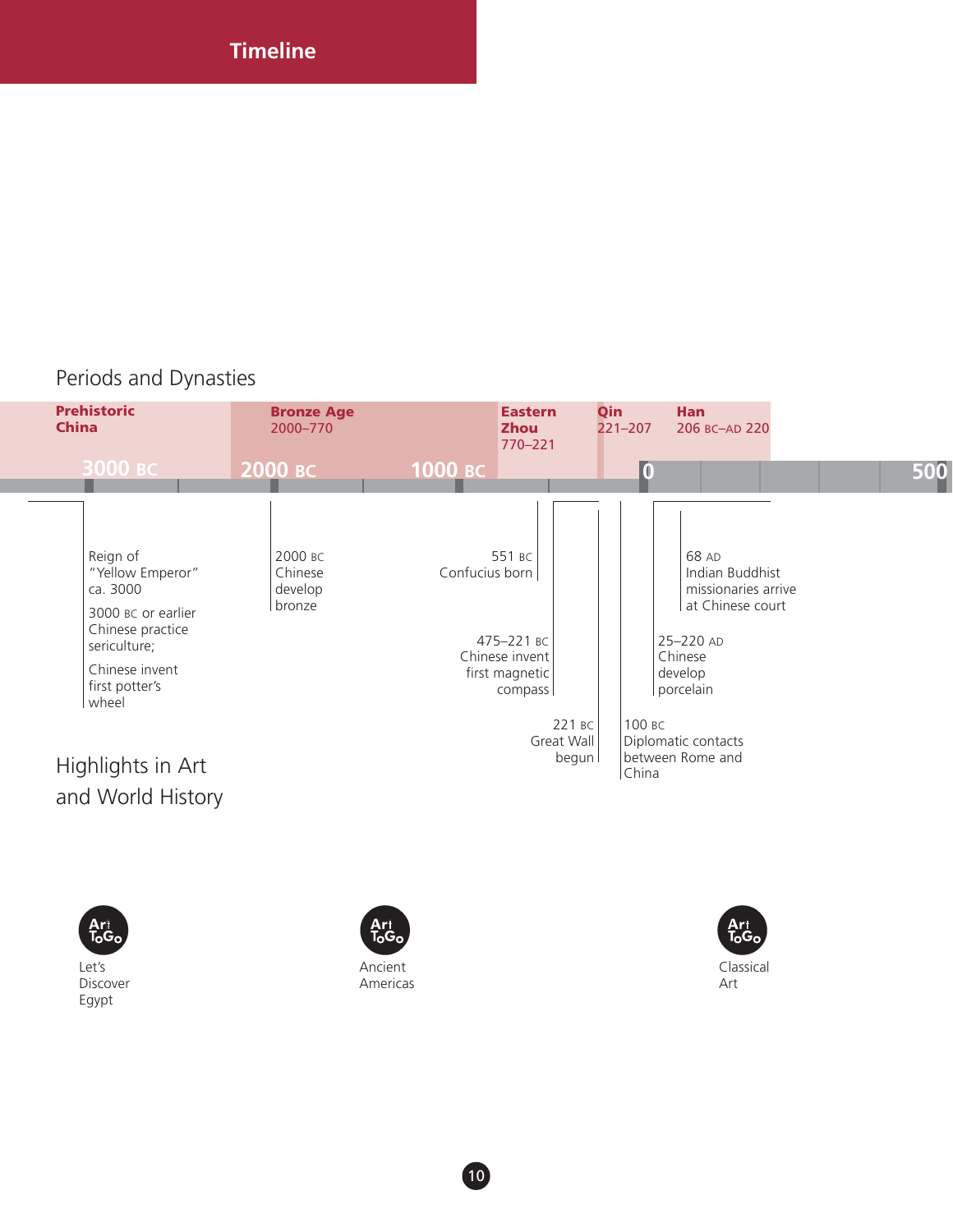

Cool Knights

Early America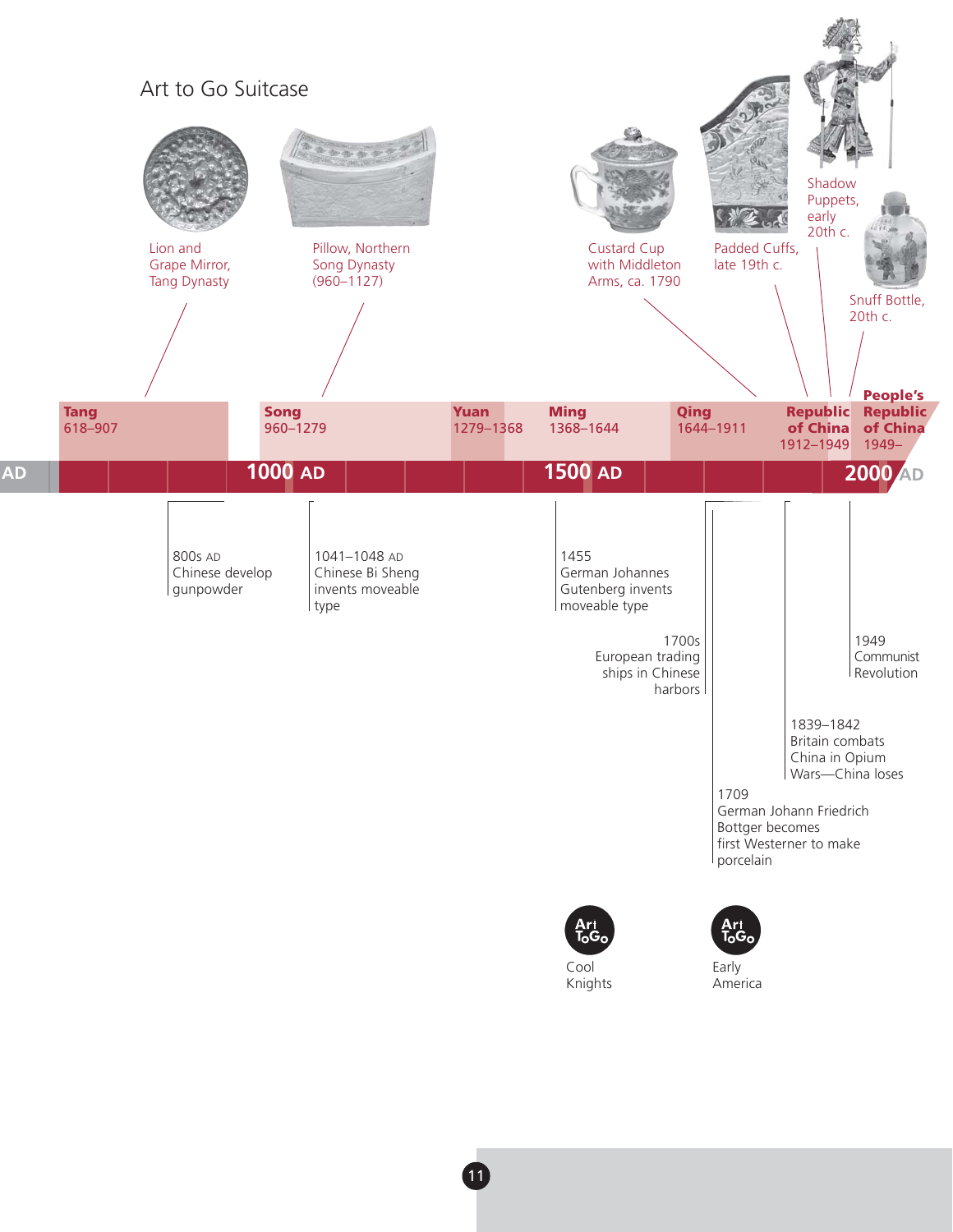appeased through offerings. Ancestor worship has been practiced all over the world, notably in the African, Native American, and Chinese traditions.

The Chinese have honored their ancestors with elaborate rituals since prehistoric times. More than three thousand years ago worshippers offered their ancestors food, alcohol, jade, musical instruments, and sacrifices of humans and animals. Tombs were carefully located to maximize the ancestors' positive influence.

According to the Chinese tradition, if you were powerful in this life, you would also be powerful in the afterlife. The head of a household would continue to influence his household; the emperor could affect the fate of the entire nation. One of the reigning emperor's most important jobs was to perform the rituals that kept his powerful ancestors happy.

The Marxist government of the People's Republic of China (1949–present) discourages all forms of religion, but ancestor worship is still important in Taiwan and other areas where Chinese expatriates have settled. Chinese families now make sacrifices by burning imitation money and paper models of valuable items.



Feng Shui Compass. Wood, metal, 20th century (?). S45-72

**What is** *feng shui***, and how is the compass used?**

*Feng shui* ("fung shway") is the ancient Chinese practice of aligning structures and their contents to channel the flow of *chi*, or energy. It is believed that *chi* flows through all environments like a stream. When positive *chi* is allowed to circulate, it brings good fortune. When it is dammed, it brings bad luck.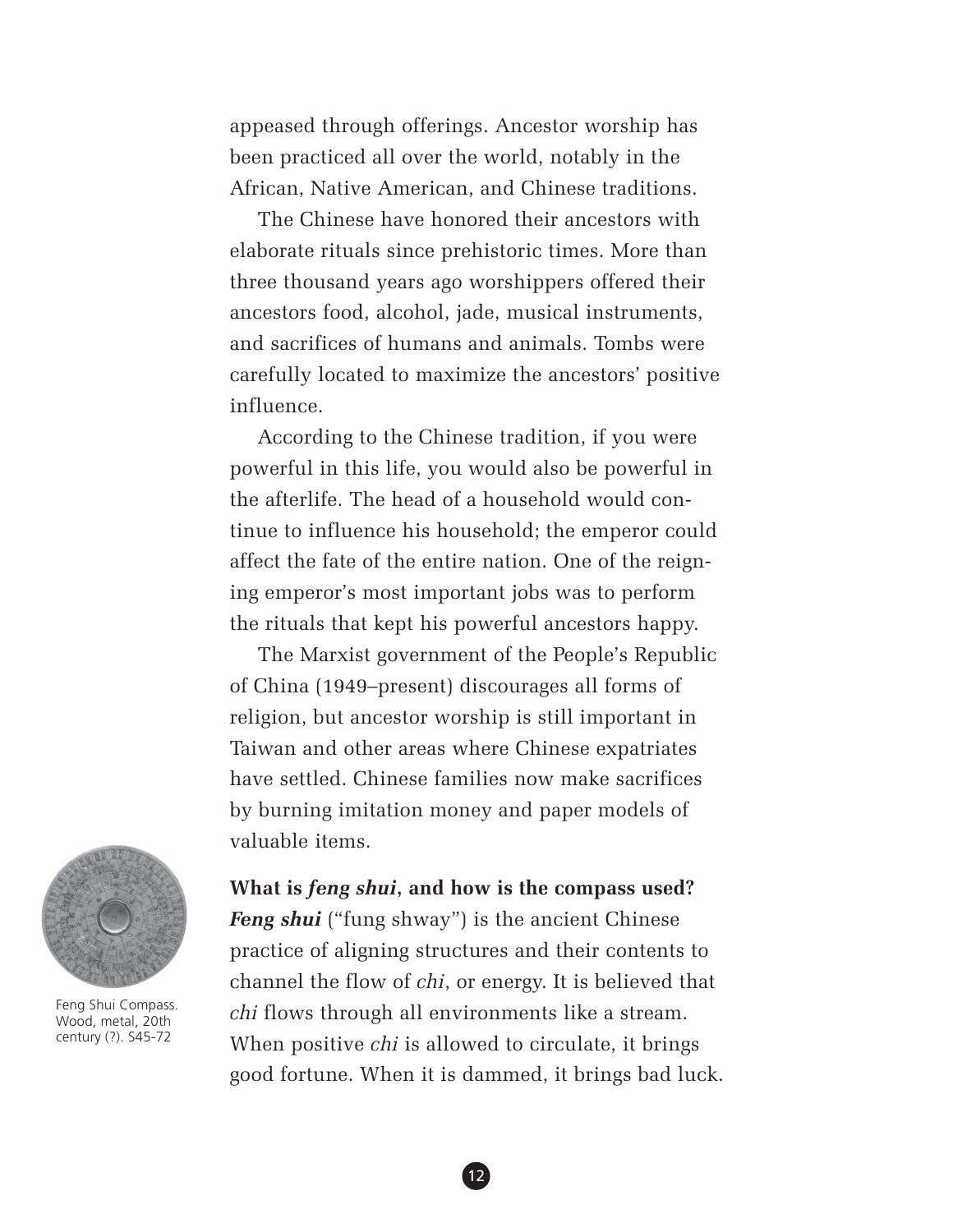The best *chi* is believed to come from the south. When planning a structure such as a house, business, or tomb, a *feng shui* compass is used to ensure an optimal southern exposure. The many rings around the central device provide information about how the structure is aligned in relation to certain constellations and natural forces.



Lotus Slippers. Silk satin, paper or bamboo, 20th century. 1932.520/a

### **Why did Chinese women bind their feet?**

Foot binding was a traditional Chinese practice of shaping the feet by bending or breaking the bones of the arches. The feet were then tightly bound so that the toes grew toward the heel. The object of foot binding was to create the appearance of tiny feet.

Foot binding began when the girl was too young to prevent the procedure. Mothers felt it was critical to bind their daughters' feet because they would need small feet to find husbands. The foot was considered the most important part of a woman's appearance—even more important than the face.

The Chinese practiced foot binding for almost 1,000 years. The tradition did not end until after 1900.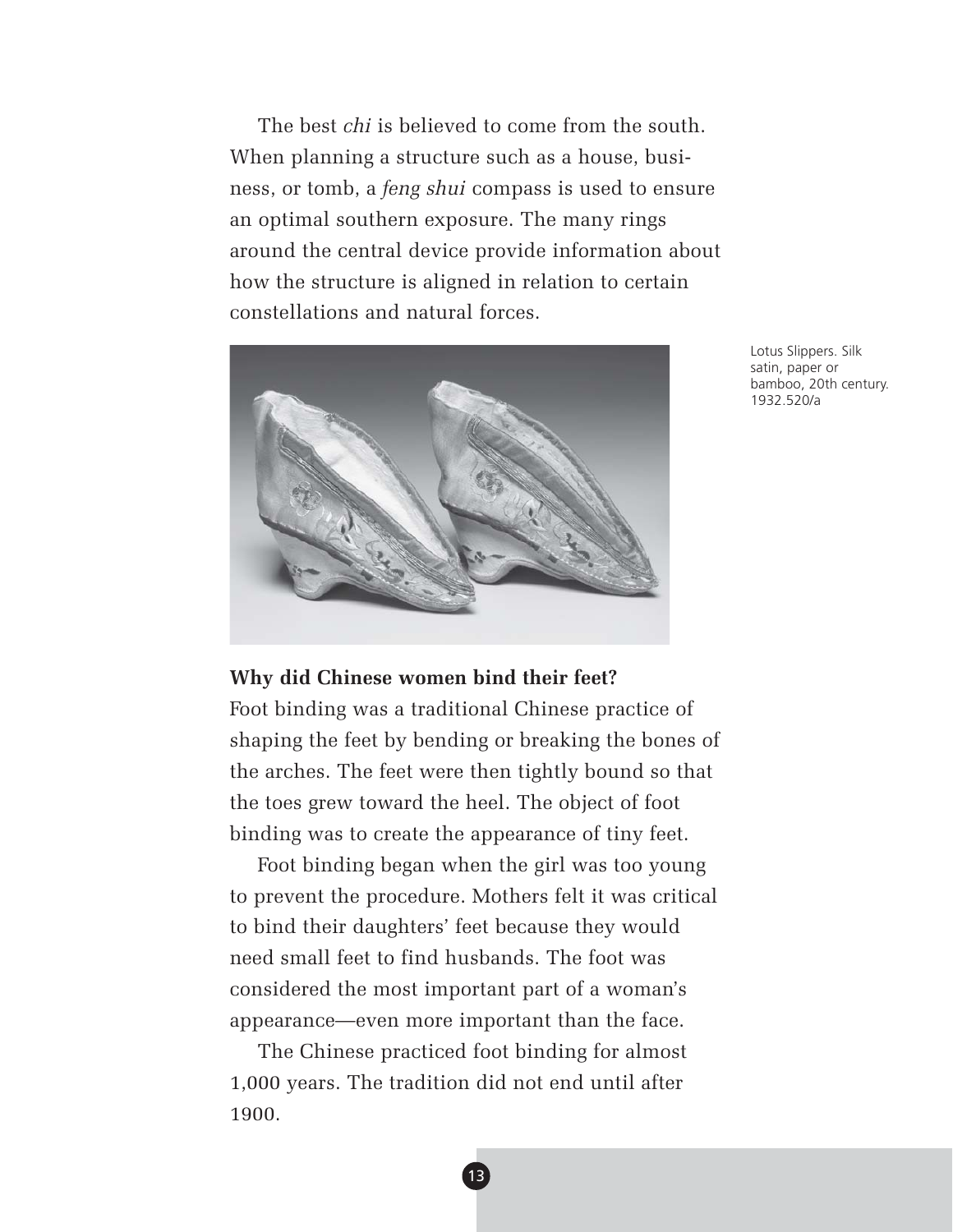### **Lesson Plan**

#### **Focus**

Students will be introduced to the traditional arts of China using artifacts from the Art To Go collection. The lesson will be appropriate for grades 4 through 8, but can be adapted for older audiences as well.

#### **Purpose**

We will introduce traditional Chinese culture and technology, and make topical connections to classroom studies.

#### **Motivation**

Students will be motivated through a direct, hands-on experience. Students will be further motivated by classroom discussion during the presentation. Follow-up discussion and projects assigned by the classroom teacher will help students retain information.

#### **Objectives**

Students will learn:

 $\bullet$  how the Chinese manufactured materials such as bronze, silk, and ceramics

• about the function of the artifacts, their aesthetic qualities and the symbolism of their designs

• about Chinese society and culture (religion and rituals, trade, women's status) when the objects were made and used

• about China's vast history and some of its major dynasties

#### **Participation**

Students will handle works of art and be asked questions from simple to complex. They will be asked to problem-solve using questions designed to help them identify what they see. Students will use observation and critical thinking skills to make inferences about Chinese culture based on clues drawn from the objects themselves.

#### **Comprehension Check**

The Art To Go presenter will ask the students questions as the lesson is taught to ensure that they understand the material. The classroom teacher can reinforce what the students have learned with curriculum ideas from this packet; teachers may also incorporate ideas from this presentation into an art project.

#### **Closure**

Students are able to reinforce what they have learned in the Art To Go presentation by visiting the Asian galleries in the Cleveland Museum of Art. They will be able to make connections between their classroom studies, the Art To Go presentation, and what is on view in the museum. Please call 216–707–2462 for a registration form in order to plan your museum visit.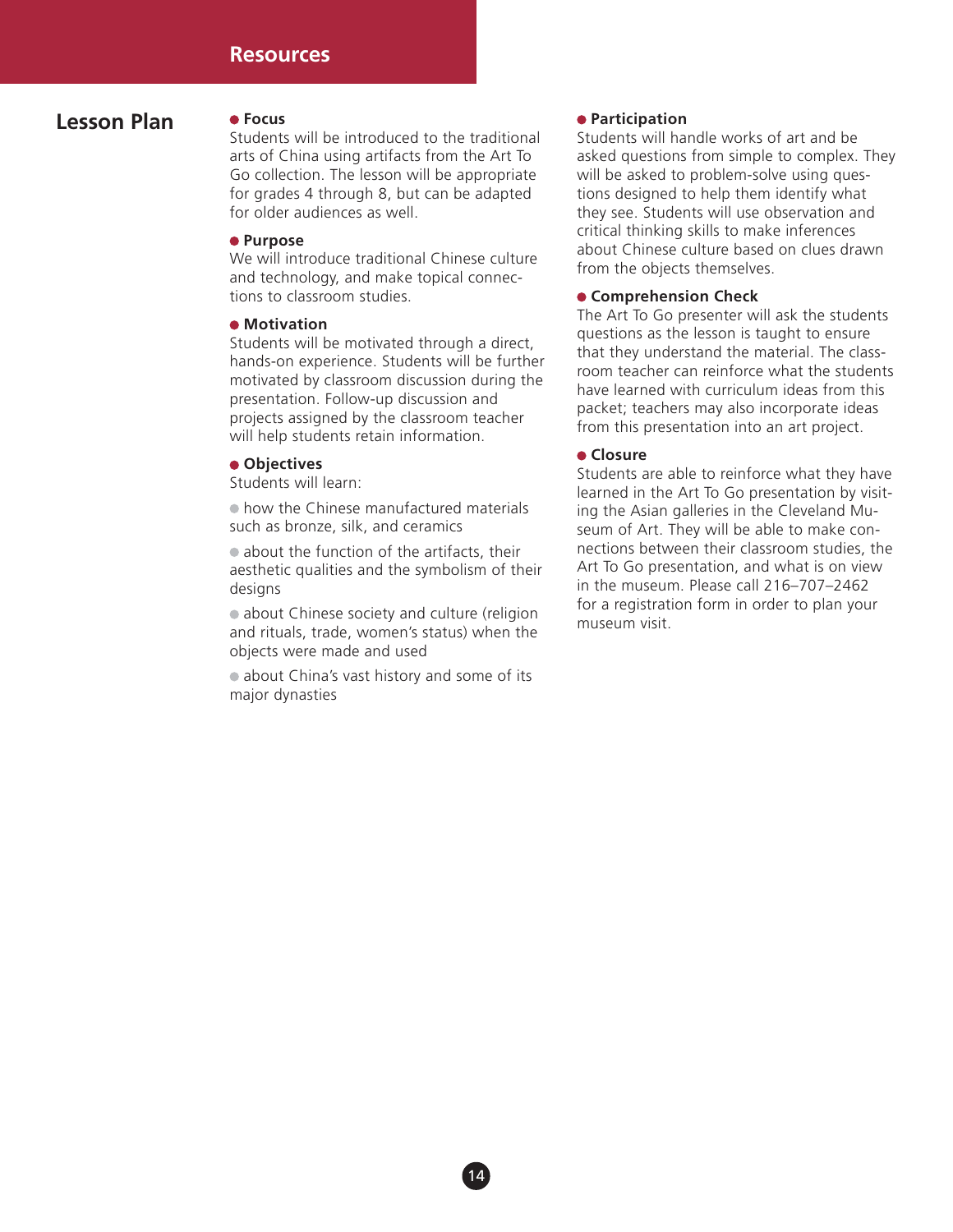### **Vocabulary Bronze**

Alloy of copper and tin

#### **Buddhism**

Philosophy or religion based on the teachings of Siddhartha Gautama, called Buddha (enlightened one), that began in India in the 6th or 5th century BC

#### **ceramic**

Fired clay, having a hard, brittle character; pottery

#### **coat of arms**

Shield-shaped visual symbol of a noble European family, decorated with particular colors and images

#### **dynasty**

Family or group that maintains power for several generations

#### *feng shui* ("fung shway")

Ancient Chinese practice of aligning structures and their contents to channel the flow of *chi*, or energy

#### **glaze**

Glass-like coating applied to ceramics before firing

#### **lotus slipper**

Shoe for a bound foot (so-called because the bound foot was said to resemble a lotus bud)

#### **porcelain**

Hard, white, translucent ceramic first produced in China

#### **sericulture**

Raising silkworms

#### **Silk Road**

General name for the land and sea routes connecting the Chinese capital Chang'an to cities in Central and South Asia and the Middle East, active from the Han to the Ming Dynasty

#### **snuff**

Powdered tobacco

#### **turquoise**

Opaque blue or blue-green gemstone containing aluminum and copper



Shadow Puppets. Dyed leather, reeds, metal, early 20th century. 1932.250, 1947.243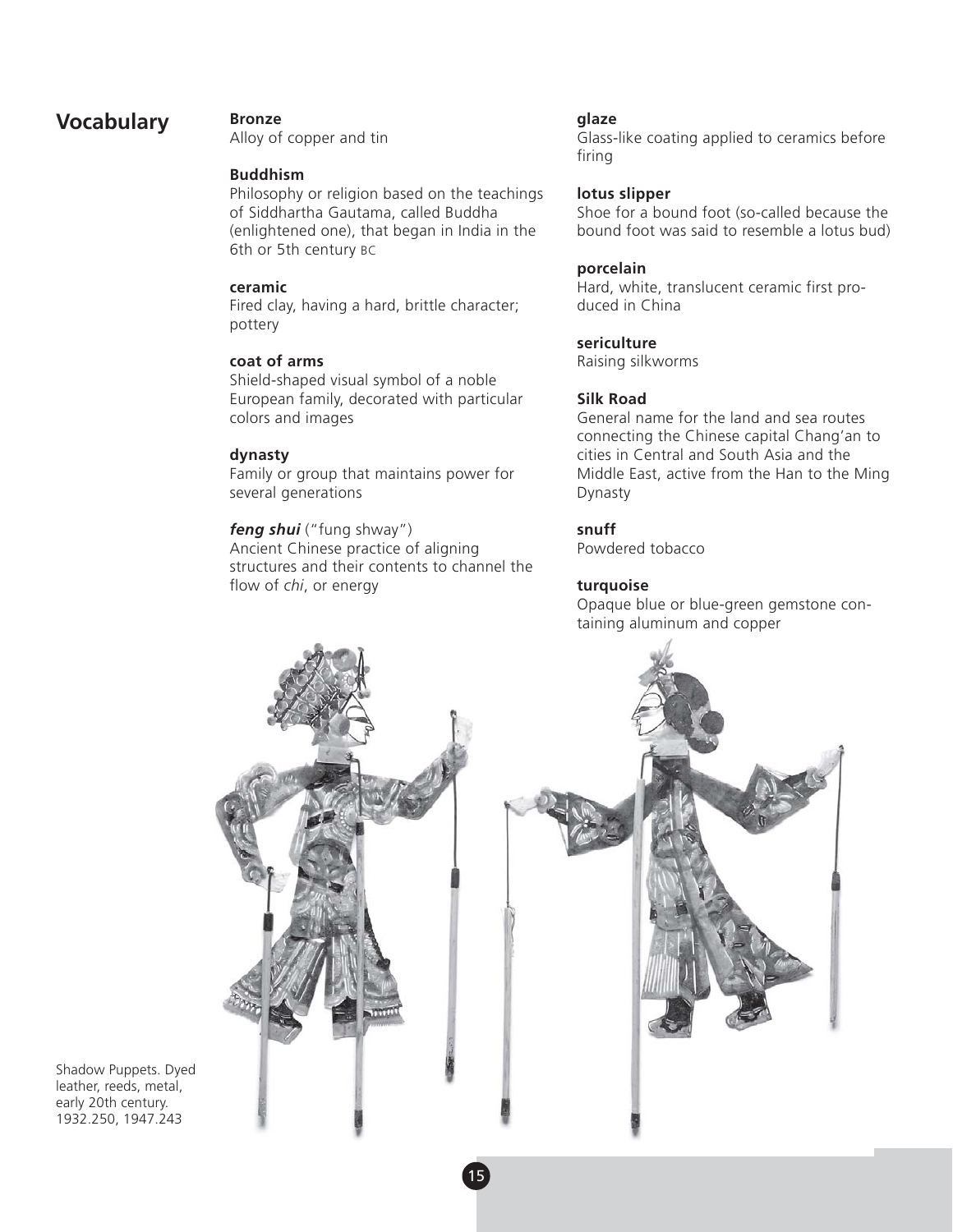### **Webbing Mathematics**

Our mirror is 3.88 inches in diameter. Calculate the circumference and area.

A lotus slipper is 3 inches long. Have each student measure the length of his or her shoe, and then determine the average shoe length for the class. What is the ratio between the length of the lotus slipper and the average shoe length of the class? What about with individual shoes?

Find the current populations of China and the United States on the Internet. (www.prb.org is one source.) Compare China's population to that of the United States using subtraction, fractions, percentages, or graphs.

Compare China's years (or centuries) of recorded history to that of the US using the same methods. See timeline on pg. 10 for information.

#### **Science**

Make your own compass with a magnetized needle, cork, and bowl of water. How is your classroom oriented?

I dentify the major elements composing bronze, turquoise, and clay, and locate them on the periodic table. Discuss how these elements react to heat and oxygen. What methods can be used to help preserve these objects?

#### **Social Studies**

On a large piece of paper, reproduce a map of Asia. (Several maps are available at www.silk-road.com.) Divide students into teams representing the countries along the Silk Road. Each team is responsible for researching the history of its country in the library or on the Internet. Each team then outlines the leg of the Silk Road that passed through its country, and decorates its country with drawings or magazine cutouts of the materials it exported.

#### **Visual Arts**

The ancient Chinese stocked their tombs with items they valued, burying either the objects themselves or clay effigies. Have students think about what possession they prize most, and then fashion an image of it in clay.

**Try a simple embroidery project using** Chinese motifs such as butterflies, coins, or other good-luck symbols.

Make shadow puppets from colored paper to use in a play (see below).

#### **Language Arts**

Put on a shadow puppet play. See Connie McKinley's lesson plan at http://www.indiana.edu/~easc/resources/ TEAMS/1998/pdf/puppet.pdf for ideas and resources.

Have students imagine they are starting a business as *feng shui* consultants, and write an advertisement.



Feng Shui Compass. Wood, metal, 20th century (?). S45-72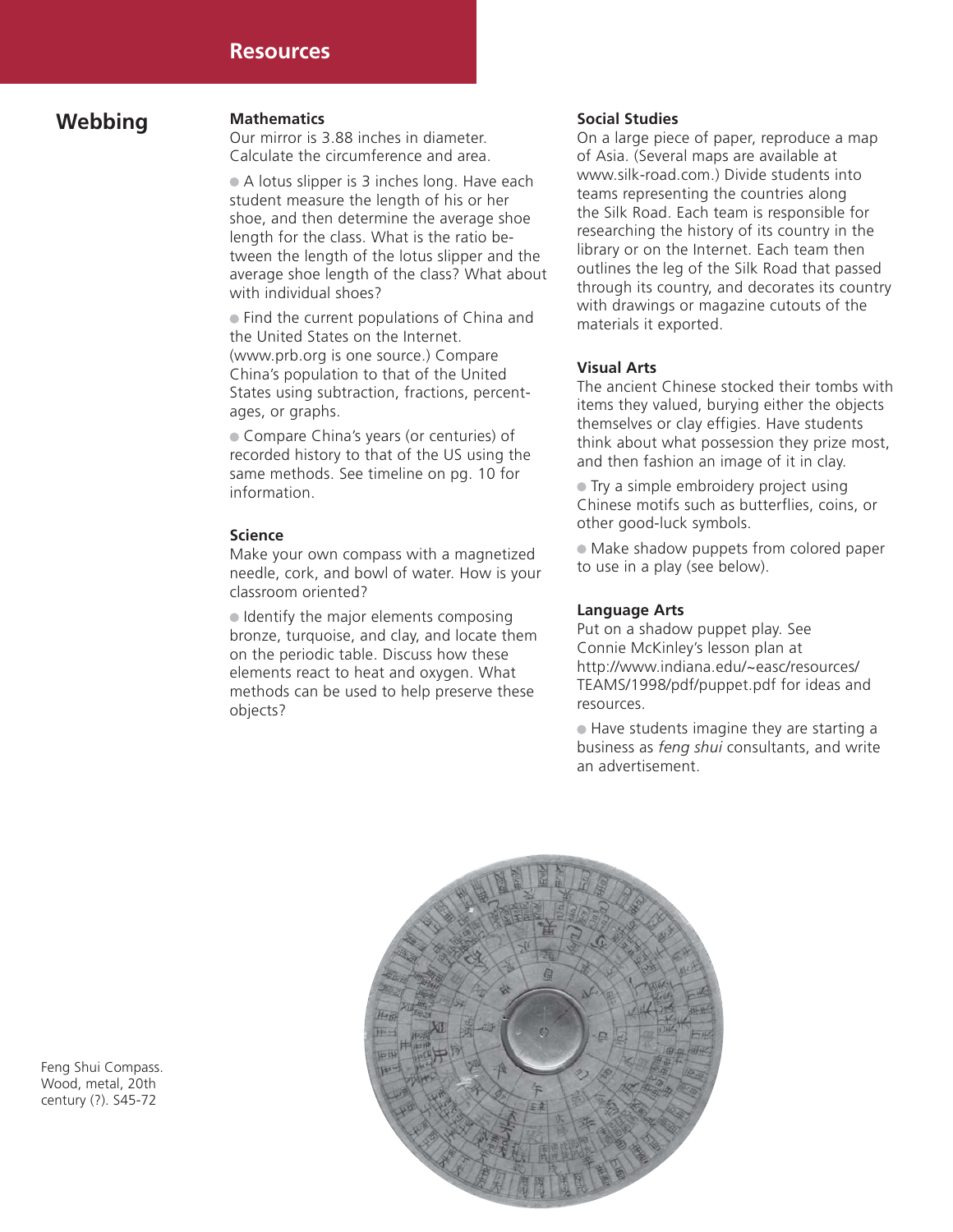

The silk route of the Tang Dynasty (618–907 AD) superimposed on a map of present-day Asia.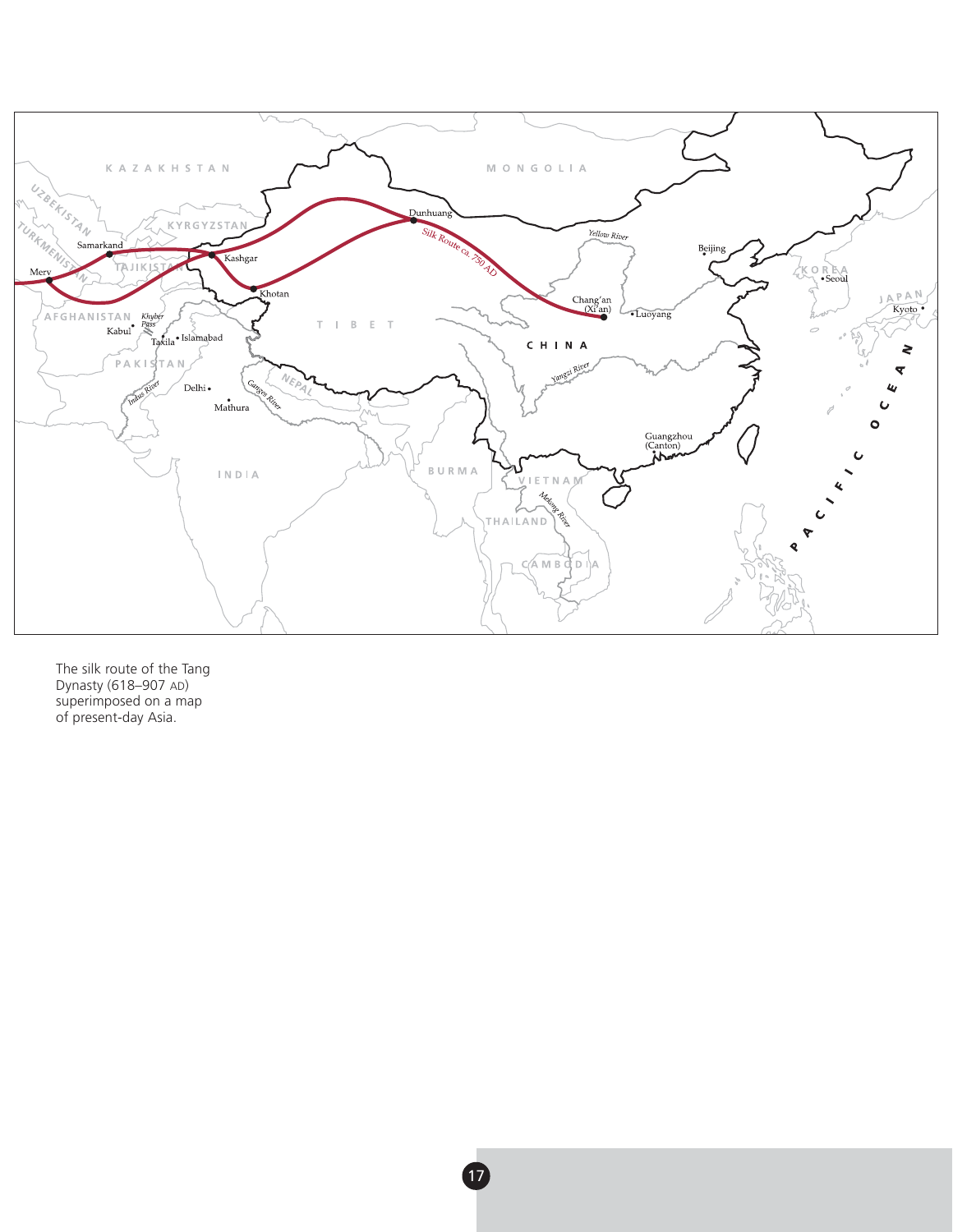#### **Resources**

**Further Reading** Garrett, Valery M. *Chinese Clothing: An Illustrated Guide*. Hong Kong: Oxford University Press, 1994.

Jackson, Beverly. *Splendid Slippers: A Thousand Years of an Erotic Tradition*. Berkeley: 10 Speed Press, 1997.

Le Corbeiller, Clare, and Frelinghuysen, Alice Cooney. "Chinese Export Porcelain." *The Metropolitan Museum of Art Bulletin*, Winter 2003.

Levitt, Susan. *Taoist Feng Shui: The Ancient Roots of the Chinese Art of Placement*. Rochester, VT: Destiny Books, 2000.

March, Benjamin. *Chinese Shadow Plays and Their Making*, edited with notes by Paul McPharlin. Detroit: Puppetry Imprints, 1938.

Sung, Vivien. *Five-Fold Happiness: Chinese Concepts of Luck, Prosperity, Longevity, Happiness, and Wealth*. San Francisco: Chronicle Books, 2002.

Thorp, Robert L. Vinograd, Richard Ellis. *Chinese Art & Culture*. New York: Harry N. Abrams, 2001.

Vainker, S. J. *Chinese Pottery and Porcelain: from Prehistory to Present*. London: British Museum Press, 1991.

#### **Especially for Students**

#### HISTORY

Deedrick, Tami. *China*. Austin, TX: Raintree Steck-Vaughn, 2001.

Martell, Hazel. *The Ancient Chinese*. New York: New Discovery Books, 1993.

Sherman, Josepha. *Your Travel Guide to Ancient China*. Minneapolis, MN: Lerner Publications, 2004.

#### FICTION/FOLKTALES

McCaughrean, Geraldine. *The Kite Rider: A Novel*. New York: Harper Collins, 2002.

Porte, Barbara Ann. *Hearsay: Strange Tales from the Middle Kingdom*. New York: Greenwillow Books, 1998.

Rumford, James. *The Cloudmakers*. Boston: Houghton Mifflin, 1996.

Ts'ai-Ying, P'an. *Monkey Creates Havoc in Heaven*. Adapted from the novel *The Pilgrimmage to the West*, by Wu Cheng En. New York: Viking Kestrel, 1987.

Yep, Laurence. *Lady Ch'iao Kuo: Warrior of the South*. New York: Scholastic, 2001.

### **Recommended Web Sites**

*afe.easia.columbia.edu* Topical information and lesson plans for K-12 teachers. Covers China, Japan, and Korea. Some areas still under construction.

*www.geocities.com/Tokyo/Island/3268/ symbols/160symbols.html* Hawley's 160 Chinese Art Symbols. A useful reference, but no illustrations.

*www.indiana.edu/~easc/index.htm* Includes a list of Chinese holidays and a bibliography of primary and secondary source materials for middle and high school teachers.

*www.silk-road.com* Excellent resources for studying the Silk Road, including maps and timelines.

*www.insects.org/ced1/seric.html* Dr. Ron Cherry's very readable history of sericulture from ancient times to the present.

Snuff Bottle. Reversepainted glass, ivory, quartz, 20th century. 1941.416

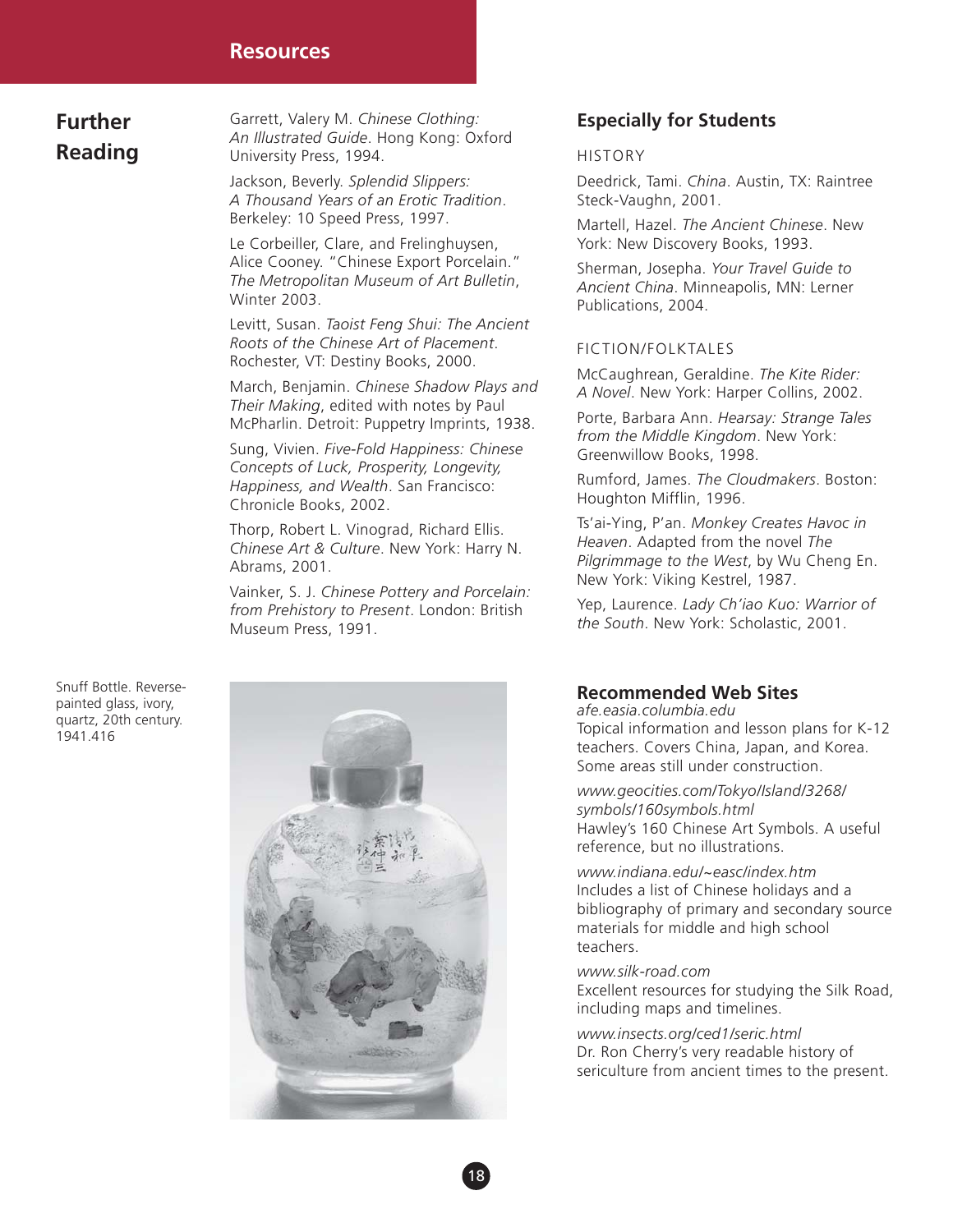### **List of Objects**

#### **Lion and Grape Mirror**

Bronze, Tang Dynasty (618–907 AD). 1915.632

#### **•** Pillow

Stoneware, Northern Song Dynasty (960–1127 AD). 1964.431

**Custard Cup with Middleton Arms** Porcelain, ca. 1790. 1961.190

#### **Pair of Padded Cuffs**

Silk satin, cotton, late 19th century. TR 3718/ 34–35

#### **• Shadow Puppets**

Dyed leather, reeds, metal, early 20th century. 1932.250, 1947.243

**Feng Shui Compass** Wood, metal, 20th century (?). S45-72

**Pu Tai** Turquoise matrix, 20th century. 1940.1054

**Lotus Slippers** Silk satin, paper or bamboo, 20th century. 1932.520/a

#### **Snuff Bottle**

Reverse-painted glass, ivory, quartz, 20th century. 1941.416

## **Art To Go Suitcase Presentations**

| Ancient Americas:<br>Art from                                                                                                 | Journey to Africa:<br>Art from Central and  |
|-------------------------------------------------------------------------------------------------------------------------------|---------------------------------------------|
| Mesoamerica                                                                                                                   | West Africa                                 |
| The Art of Writing:<br>The Origin of the<br>Alphabet<br>China: Art and<br>Technology                                          | Journey to Asia                             |
|                                                                                                                               | Journey to Japan:<br>A Passport to          |
|                                                                                                                               | Japanese Art                                |
|                                                                                                                               | Let's Discover Egypt                        |
| Classical Art:<br>Ancient Greece and<br>Rome<br>Cool Knights:<br>Armor from the<br>European Middle<br>Ages and<br>Renaissance | Masks: Let's Face It                        |
|                                                                                                                               | Materials and<br>Techniques of the          |
|                                                                                                                               | Artist                                      |
|                                                                                                                               | Native American Art:<br>Clues from the Past |
|                                                                                                                               | Problem Solving:<br>What in the World?      |
| Diego Rivera:                                                                                                                 |                                             |
| A Mexican Hero and<br>His Culture                                                                                             | Museum Zoo:<br>Animals in Art               |
| Early America:<br>Artistry of a Young<br>Nation                                                                               |                                             |